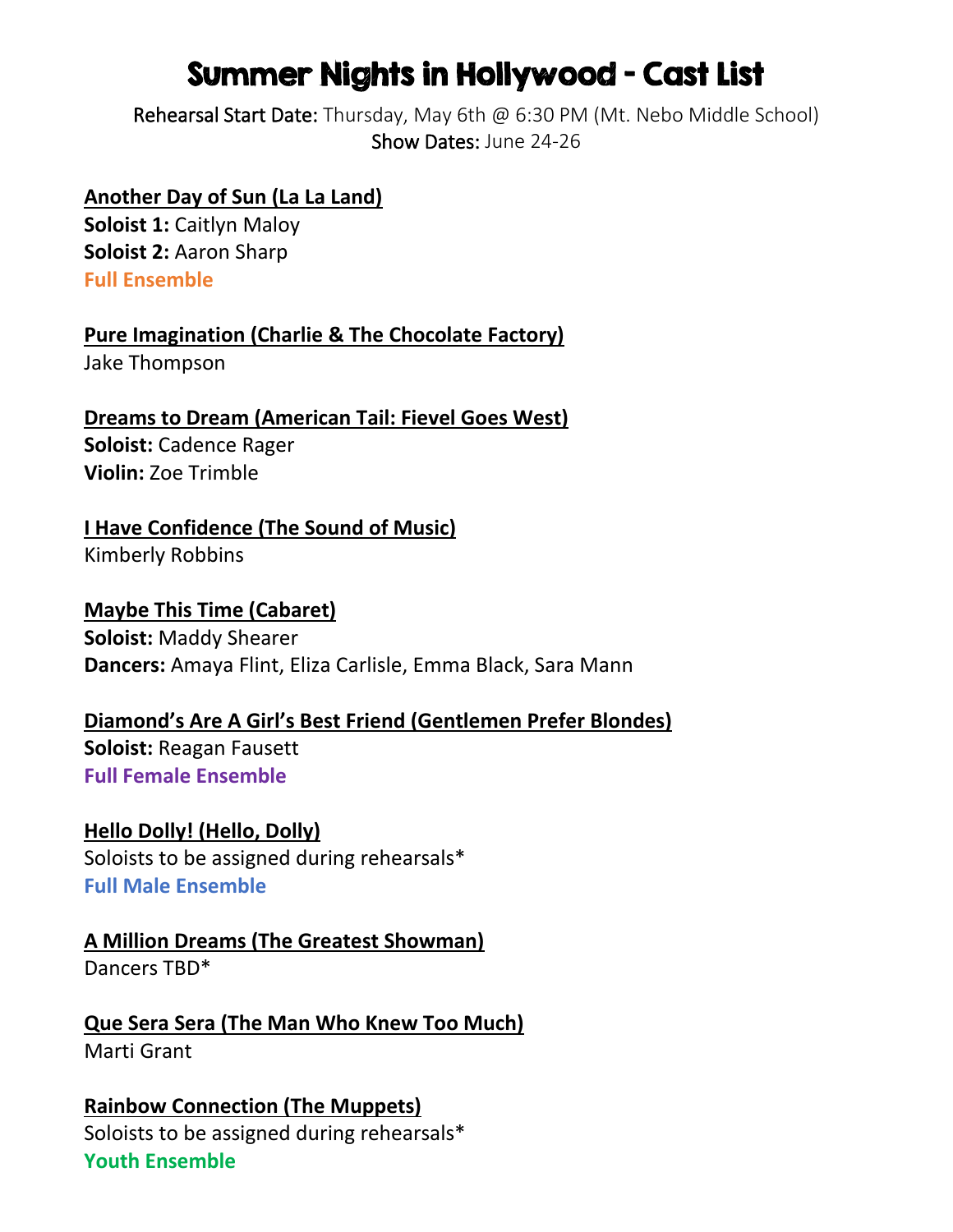#### **Santa Fe (Newsies)**

Devin Hancock

#### **Don't Rain on My Parade (Funny Girl)**

Chelsea Kennedy

#### **Trashin' The Camp (Tarzan)**

**Dancers:** Megan Crump, Mary Hansen, Ben Brown, Devin Hancock, Ammon Flint, Kimberly Robbins, Tia Trimble, Alaia Chesnut, Sara Mann, Emily Goates, Charisse Finch, Kelsey Eastmond, Emma Black, Shanalee Arnold

#### **Someone in the Crowd (La La Land)**

**Mia:** Eliza Carlisle **Solo 1:** Emma Eastmond **Solo 2:** Ellora Mikesell **Solo 3:** Emily Duke **Full Ensemble (16+)**

#### **Mia & Sebastian's Theme (La La Land)**

**Dancers:** Ammon Flint, Ben Brown, Aaron Sharp, Cole Bickham, William Wood, Mary Garlitz, Charisse Finch, Chelsea Kennedy, Cora Bickham, Lora Burton, Sherilyn Colby, Eliza Carlisle, Miranda Mobbs, Mary Hansen

#### **I Got Rhythm (An American in Paris)**

**Soloist:** Ammon Flint **Kids/Dancers:** Zoe Trimble, Evelynn Hansen, Avalon Barnes, Seth Ewell, Ahnikah Ewell**,** Ariah Ewell, Cody Hancock, Kimber Cornwall, Lecksa Joel, Elizabeth Mann, Aidan Coyne

#### **Luck Be A Lady (Guys & Dolls)**

**Soloist:** Richie Trimble **Small Male Ensemble:** Andrew Bell, James Eastmond, Devin Hancock, Perry Ewell, Charlie Flint, Jace Crump

#### **Look to the Rainbow (Finian's Rainbow)**

**Soloist 1:** Julie Hancock **Soloist 2:** Andrew Bell **Youth Ensemble**